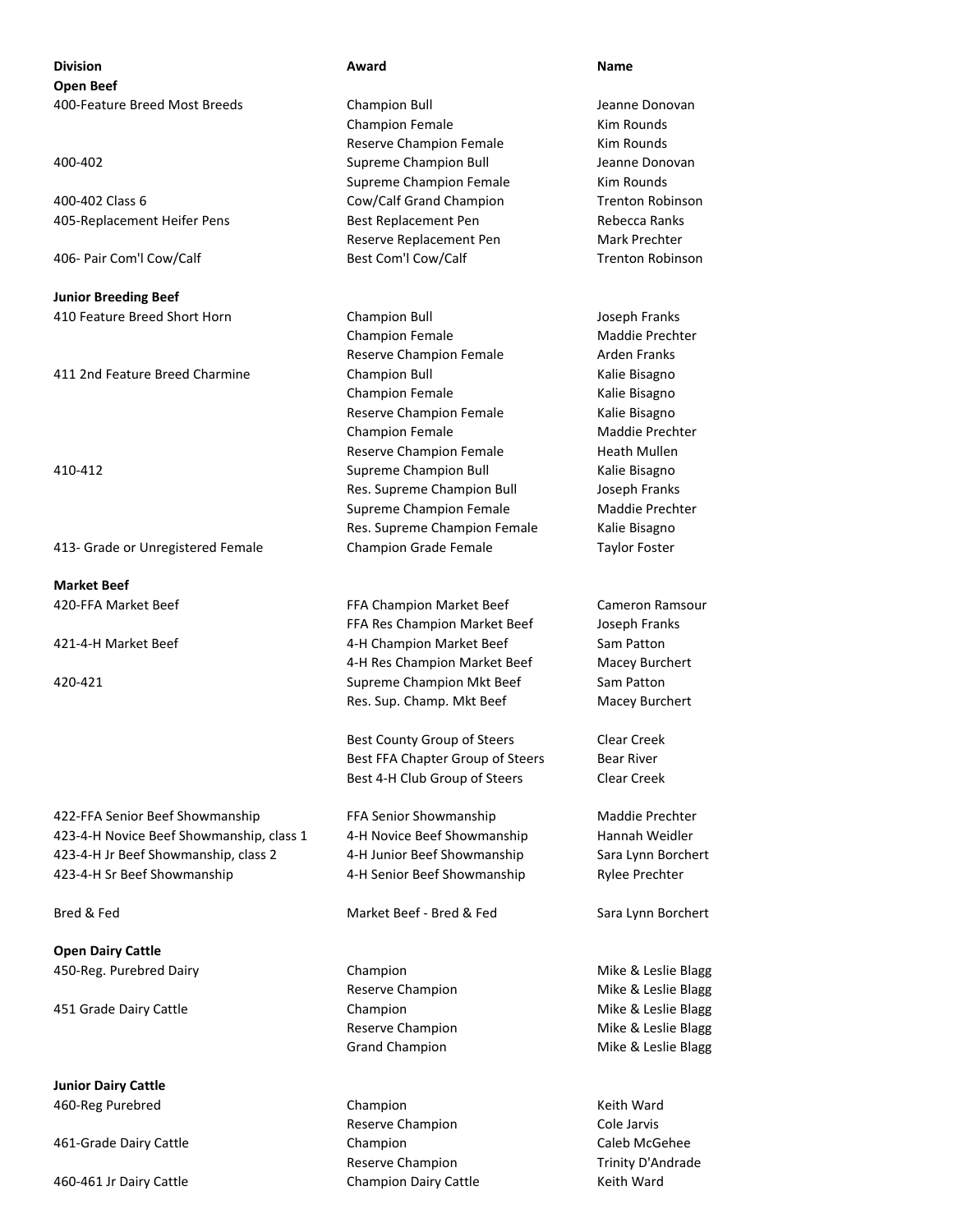**Open Dairy Goats**

500-503 Opean Dairy Goats **Best Doe is Show Best Doe is Show** Kristen Hamilton

**Junior Dairy Goats**

514-4-H Sr. Showmanship 4-H Sr. Showmanship Josh Smith

**Pygmy Goats**

500-Alpine Champion Doe Linda Brown Res. Champion Doe Linda Brown Jr. Champion Doe Jeralee Groves Res. Jr. Champion Doe Joelna Groves Best Udder of Breed Linda Brown 501-Nigerian Dwarf Champion Doe Kristen Hamilton Res. Champion Doe Josh Smith Jr. Champion Doe Kristen Hamilton Res. Jr. Champion Doe Isabelle Smith Best Udder of Breed Kristen Hamilton 502-Nubian Champion Doe Teri Hulvey Res. Champion Doe Linda Brown Jr. Champion Doe Madge Kloepper Res. Jr. Champion Doe Teri Hulvey Best Udder of Breed Teri Hulvey 503-AOB Champion Doe Shannon Friedberg Res. Champion Doe Rachel Juardo Jr. Champion Doe Shannon Friedberg Res. Jr. Champion Doe Isabelle Smith Best Udder of Breed Heather Rosenberg Best Udder of Show **Kristen Hamilton** 

Herdsman Award Madge Kloepper

510-Nubian, Registered Champion Doe Rebecca Juardo Reserve Champion Doe Rachel Bousfield Jr. Champion Doe Isabelle Smith 511-Alpine, Registered Champion Doe Josh Smith Reserve Champion Doe **Sandburg School** Josh Smith Jr. Champion Doe Josh Smith Res. Jr. Champion Doe Isabelle Smith 512-AO Registered Champion Doe Gaby Rosenberg Reserve Champion Doe **Isabelle Smith** Jr. Champion Doe Isabelle Smith Res. Jr. Champion Doe Jolena Groves 510-512 Jr Dairy Goats Best Doe in Show Josh Smith

520-Pygmy Goats **Champion Wether** Champion Wether Abigail Richardson Reserve Champion Wether Meghan Garren Senior Champion Doe Taylor Browning Res. Senior Champion Doe Kelsey McFarland Jr. Champion Doe Zya Sassman Res. Jr. Champion Doe Chase Wright Grand Champion Doe **Zya Sassman** Res Grand Champion Doe Taylor Browning

521-Pygmy Showmanship Senior Pygmy Showmanship Meghan Garren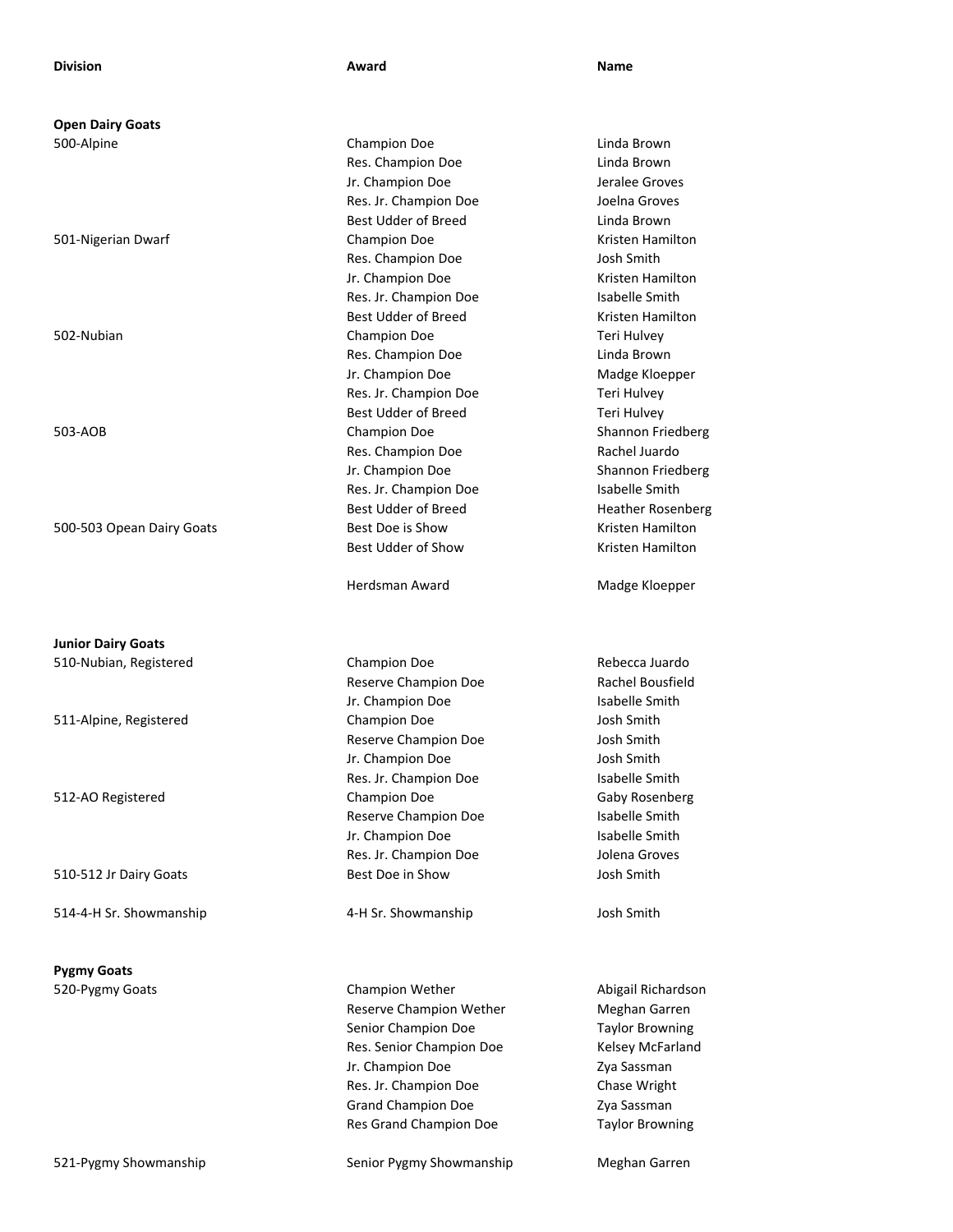# **Division Award Name Boer Goats**

**Market Goats** 540-Market Goats **Champion** Champion Champion Marina Mckenzie

541- Cl 1 FFA Novice Showmanship FFA Novice Goat Showmanship Michaela Allen 541-cl 2 FFA Sr Showmanship **FFA Senior Goat Showmanship** Bree Barnikol 542 - CL 1 4-H Novice Showmanship 4-H Novice Goat Showmanship Jeanie King

605-AO Purebred Breeds Champion Ram Russell Rossiter

**Junior Sheep**

**Market Sheep**

622-FFA Novice Showmanship FFA Novice Showmanship Laurel Stine 622-FFA Sr. Showmanship FFA Senior Showmanship Fallyn Foster 623, Cl 1 4-H Showmanship 4-H Novice Showmanship Allison Whiting 623, Cl 2 4-H Showmanship 4-H Junior Showmanship Nathan Ramey 623-4-H Showmanship 4-H Senior Showmanship Grace Trimble

**Junior Swine** 700 - Registered Animals Champion Brianna Cebollero

530-Boer Goats **Champion** Champion **Bree Barnikol** Reserves Champion **Catherine Snook** Mature Doe, Class 1 1st pl Bree Barnikol Mature Doe, Class 1 2nd pl Catherine Snook Yearling, Class 2 1st pl Bree Barnikol Yearling, Class 2 2nd pl Bree Barnikol Kids, Class 3, 1st pl Bree Barnikol Kids, Class 3, 2nd pl Bree Barnikol

Reserve Champion and Jeralee Groves

601-Suffolk Champion Ram Jack Massera Champion Ewe **Jack Massera** 602-AOPB-Lg Meat Champion Ram Jack Massera Champion Ewe Teresa Terry 603-AOPB-Small Meat Champion Ram Russell Rossiter Champion Ewe **Russell Rossiter** Russell Rossiter Champion Ewe Teresa Terry Supreme Champion Ewe Teresa Terry

610-614 Jr Sheep Show Supreme Champion Ram Jon Jones Supreme Champion Ewe Shyann Maral 614 Champon Wether Dam Shyann Maral

620-FFA Market Sheep Taylor Foster FFA Champion Taylor Foster FFA Reserve Champion Fallyn Foster 621-4-H Market Sheep **4-H Champion** 4-H Champion Allison Whiting 4-H Reserve Champion Jack McKim 620-621-Market Sheep Supreme Champion Taylor Foster Reserve Supreme Champion **Allison Whiting** 

620-621 Market Sheep **Best FFA Chapter Group** Bear River Best 4-H Club Group Cool Hollow Best County Group Bear River

604-AOPB-Long Wool **Champion Ram** Champion Ram Steve and Terry Mendenhall Champion Ewe **Steve and Terry Mendenhall** 606-Natural Colored **Champion Ram** Champion Ram Steve and Terry Mendenhall Champion Ewe **Steve and Terry Mendenhall** 601-606 Supreme Champion Ram Steve and Terry Mendenhall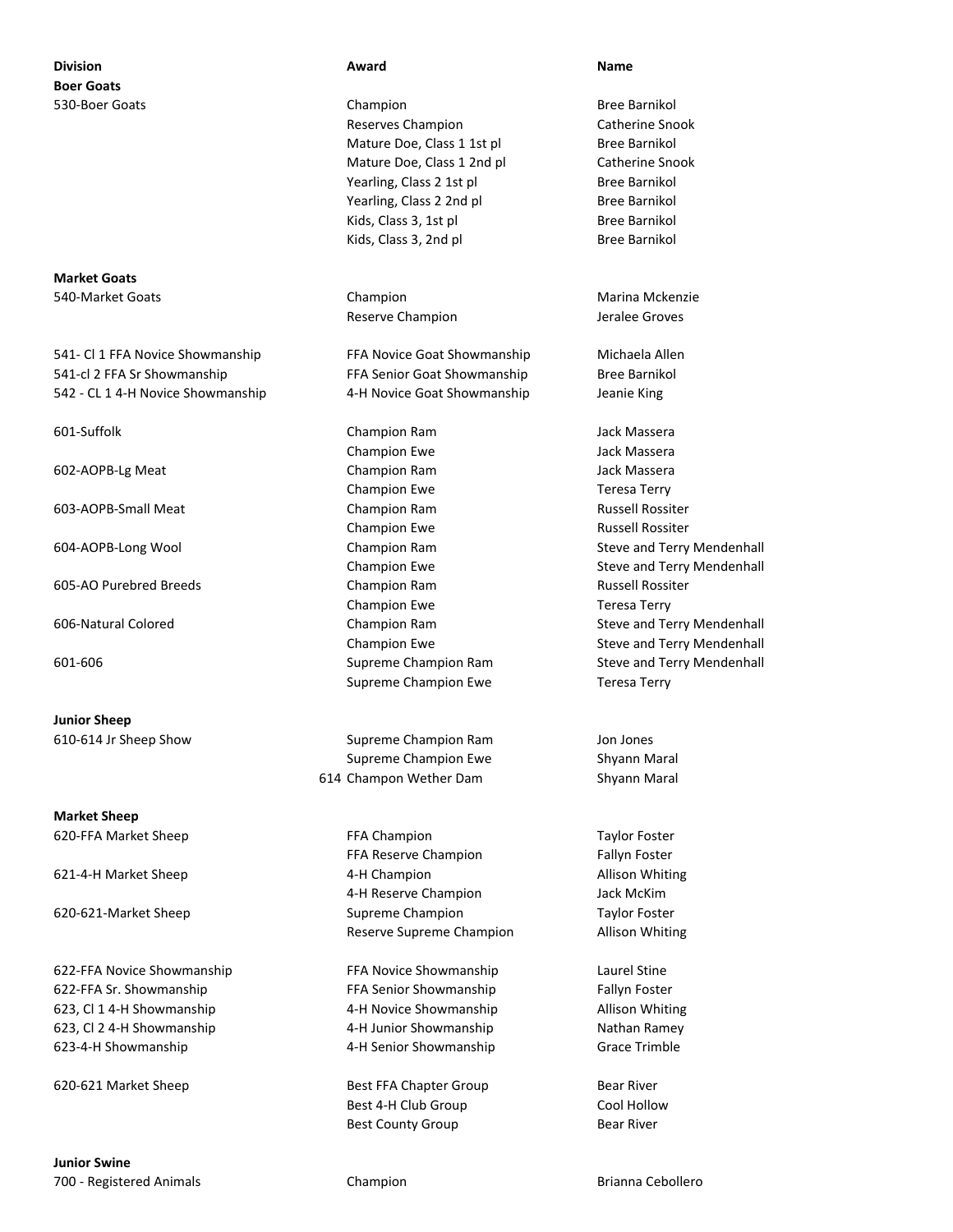**Market Swine**

722 FFA Sr. Showmanship FFA Senior Showmanship Brianna Cebollero 723, Cl 1 4-H Novice Showmanship 4-H Novice Showmanship Ethan Durham 723, Cl 2 4-H Jr Showmanship 4-H Junior Showmanship Megan Brazil-Bloche 723, Cl 3 4-H Sr. Showmanship 4-H Senior Showmanship Rebecca Reese

**Dog** 801-802 Dog Showmanship Senior Dog Showmanship Meghan Garren

**Poultry**

**Market Poultry**

**Rabbit Show**

**Market Rabbit**

## **Division Award Name** Reserve Champion **Access 19 Jeremy Nettles** 701-Grade Animals **701-Grade Animals** Champion **Champion Brianna Cebollero** Reserve Champion **Rebecca Reese** 700-701 Breed Swine Supreme Champion Brianna Cebollero Reserve Supreme Champion Rebecca Reese

720 FFA Market Swine **FRA Champion** FFA Champion Brianna Cebollero FFA Reserve Champion Baylie McIntyre 721 4-H Market Swine 4-H Champion Rebecca Reese 4-H Reserve Champion Meghan Garren 8200-8201 Market Swine Supreme Champion Supreme Champion Brianna Cebollero Reserve Supreme Champion Rebecca Reese 722 FFA Novice Showmanship FFA Novice Showmanship Tucker Ramos

Swine Groups **FFA Chapter Group Bear River Bear River** 4-H Club Group **Kentucky Flat** Best County Group Bear River

820-841 Poultry Show **Best Large Fowl** Best Large Fowl Jacqueline Lucas Reserve Best Large Fowl **Select Large Foundand Pellerin** Best Bantam Shelby Figueroa Reserve Best Bantam **Joleena Groves** Best Waterfowl **Derik Godfrey** Reserve Best Waterfowl TeRoy Groves Best Turkey **Peter Ramey** 840 Poultry Showmanship Showmanship Senior Poultry Showmanship Maddy Zucca 841 Costume Class Chicken Costume Contest Levi Soper

930 Broiler Meat Pen Champion Broiler Meat Pen Joleena Groves Reserve Champion Broiler Meat Pen TeRoy Groves 931 Turkey Meat Pen Champion Turkey Meat Pen Elizabeth Davis Reserve Champion Turkey Meat Pen Jessica Davis 932 Market Eggs **Champion** Champion **Champion** Champion **Hailey Heer** 

940-949 Champion Rabbit Courtney McCullough Best Heavyweight Breed Cheyenne Corin Best Lightweight Breed Courtney McCullough Reserve Best Lightweight Breed Ashley McCullough Reserve Best Heavylight Breed Mekayla Ross 950 Rabbit Showmanship Senior Rabbit Showmanship Courtney McCullough Courtney McCullough

951 Market Rabbits **Champion Rabbit Meat Pen** Abigail Hawk Reserve Champion Rabbit Meat Pen Courtney McCullough 952- Owned & Bred By Courtney McCullough Courtney McCullough Courtney McCullough 953- Costume Class **Rabbit Costume Contest** Hannah Ross Hannah Ross